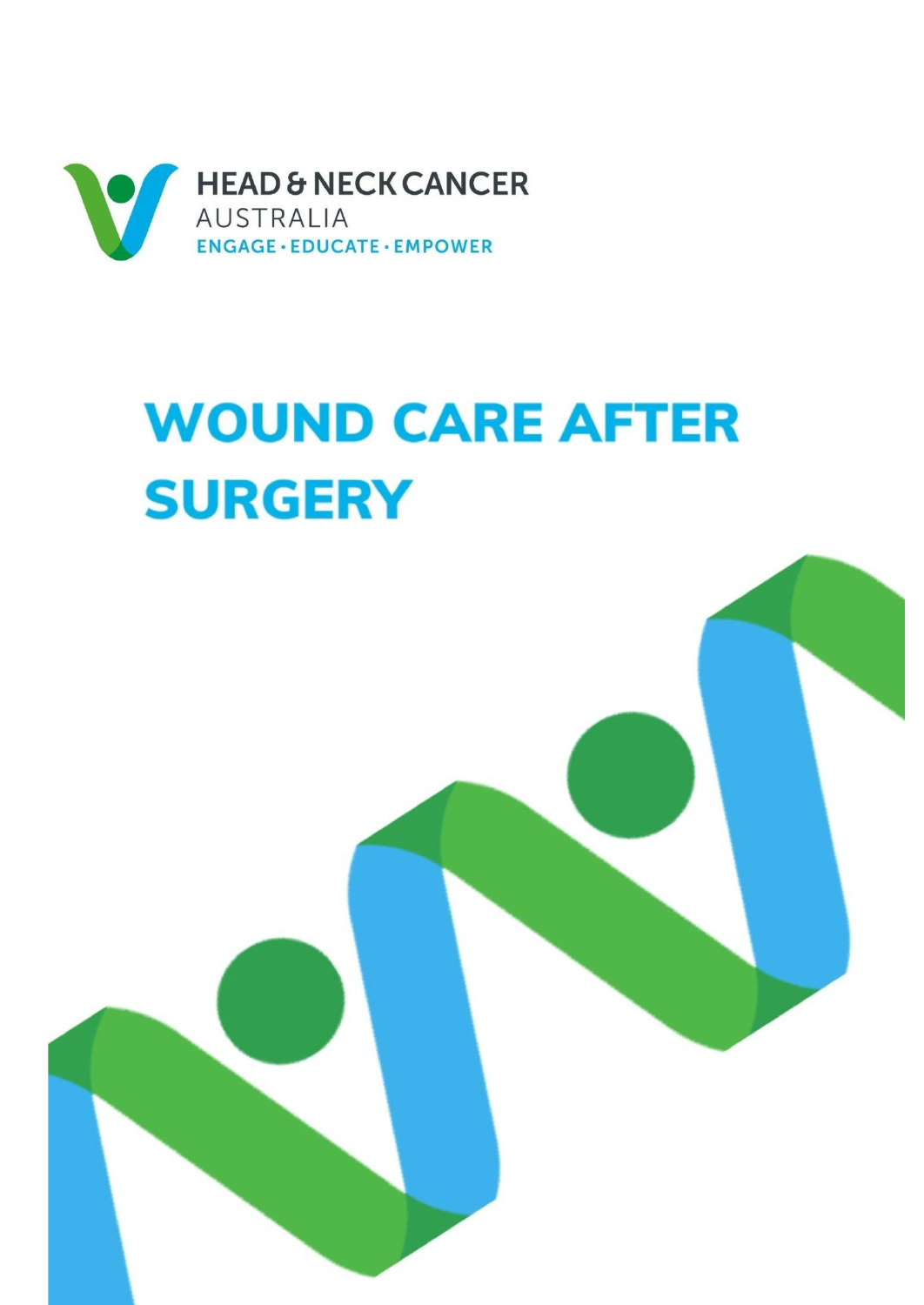

### **CONTENTS**

| <b>LOOKING AFTER YOUR WOUND FOLLOWING SURGERY</b>       |   |
|---------------------------------------------------------|---|
| MINIMISING THE APPEARANCE OF SCARS                      | 5 |
| <b>GENERAL TIPS FOR IMPROVING WOUND HEALING AT HOME</b> |   |
| <b>OUESTIONS TO ASK YOUR CANCER CARE TEAM</b>           |   |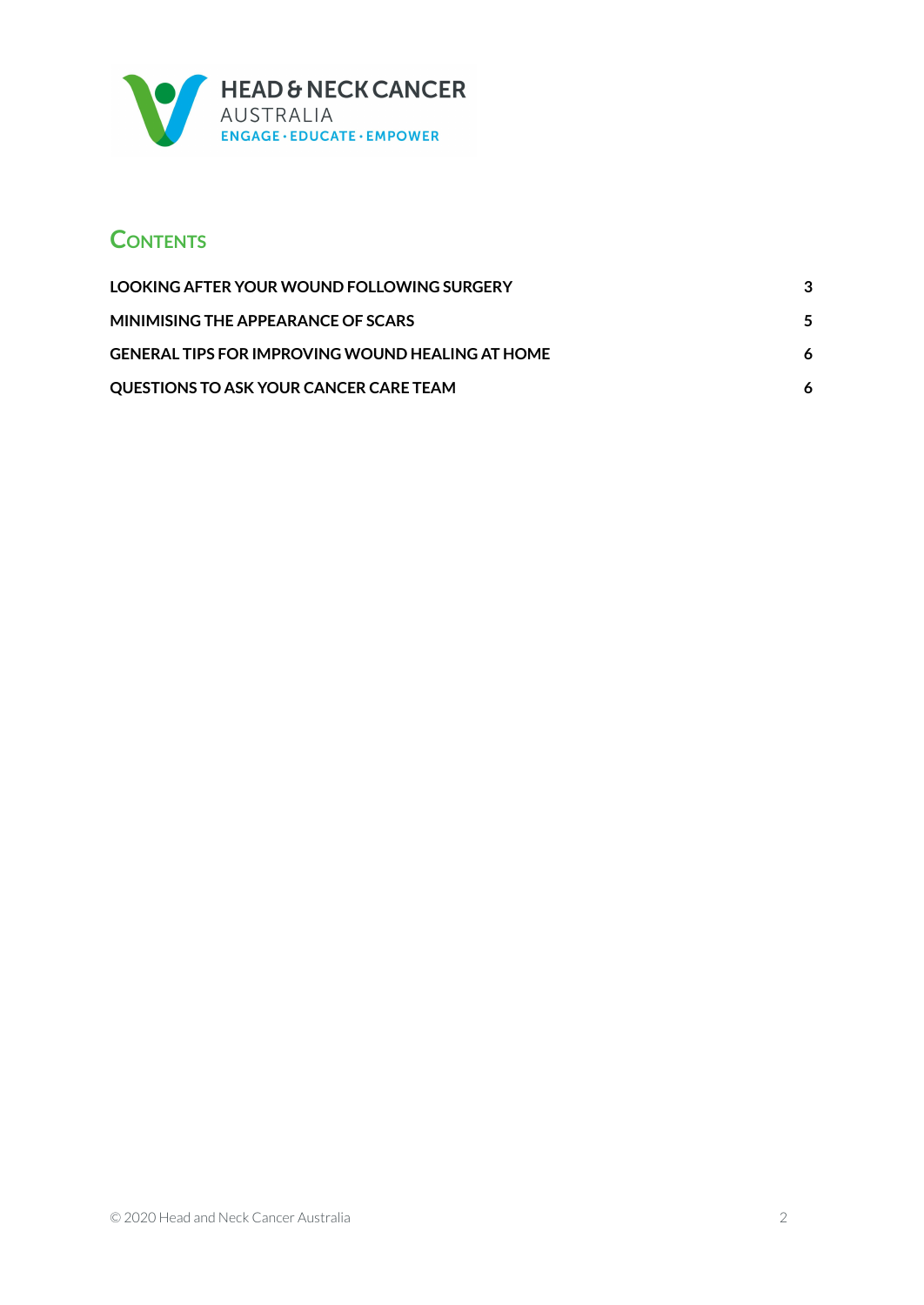

## **WOUND CARE AFTER SURGERY**

This information includes practical tips and ways to look after your wound after head and neck cancer surgery. It may help answer some of your questions and help you think of other questions to ask that you may want to ask your cancer care team; it is not intended to replace advice or discussion between you and your **[cancer](https://www.headandneckcancer.org.au/diagnosis/the-cancer-care-team) care team**.

### <span id="page-2-0"></span>**LOOKING AFTER YOUR WOUND FOLLOWING SURGERY**

Your surgeon may use a variety of methods to close wounds after head and neck cancer surgery. Some of the common ones are:

- You may have stitches under the skin that dissolve over time (don't need to be removed)
- Stitches on the outside of the skin that do not dissolve. They are usually removed one to two weeks after your surgery
- Staples on the outside of the skin. They are usually removed one to two weeks after your surgery. The sutures / staples may be removed all at once or by removing alternate ones, and the remaining on the following day.

#### **Sutures / staples may be removed by:**

- Your surgeon
- A nurse
- Your GP

Some of the common dressings used to cover the wound include:

- Steri-strips, which are sticky plasters applied directly to the incision. They are not waterproof but are usually left in place for one or two weeks.
- Waterproof sticky dressings. They can be left in place until review as long as there is no evidence of discharge under the dressing. They can be used under the shower.
- Antibiotic ointments, these are applied to the wound two or three times per day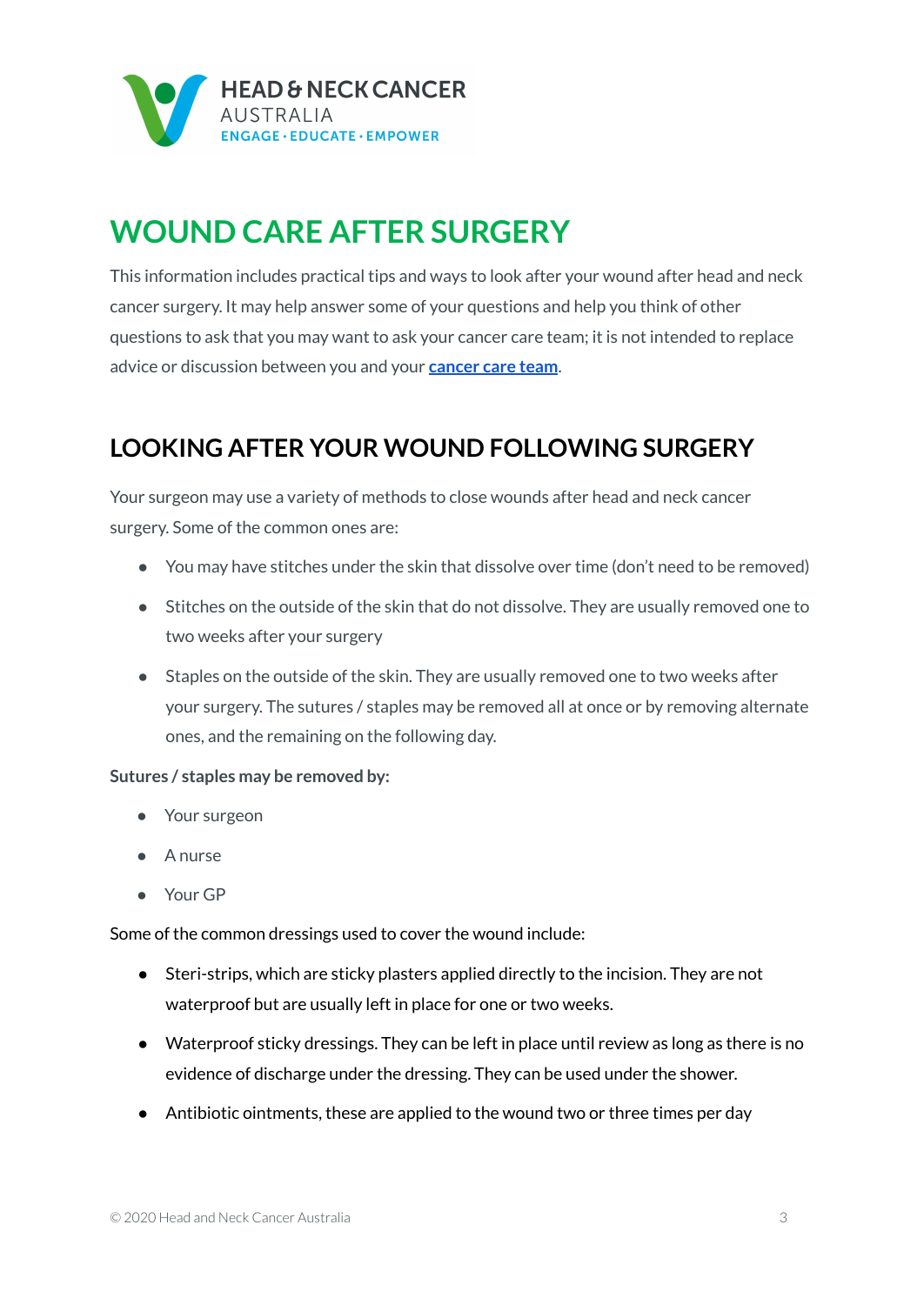

● Dry non-adherent (not sticky) dressings, held on with tape or a bandage. These need to be kept dry.

After the dressing has been removed, it is important to keep the wound clean. Whilst some moisture is not harmful, do not swim or soak your wound in a bath or shower until your surgeon says so.

Once your doctor has given you permission to allow the wound to get wet, clean the wound daily. Use very mild soapy water with gentle movements. Ensure you rinse off with warm water and gently pat the wound dry with a clean fresh towel.

You should look at your wound each day to see how it is healing.

#### **SIGNS AND SYMPTOMS OF INFECTION**

The following signs and symptoms may indicate that the wound is infected. Look out for:

- increasing pain, redness and warmth around the wound
- body temperature higher than 38 degrees Celsius
- swelling or a lump forming under the wound
- wound looks like it may be coming apart
- aches and pains, sweats and chills
- discharge of pus from the wound.

If the wound is covered by a dressing it may be difficult to tell if there is a problem until the dressing has been removed. Consider seeing your surgeon, GP or wound care nurse to remove the dressing early if there is:

- pain under the dressing
- redness around the dressing
- fluid accumulating under the dressing

Contact your doctor, if you have any of these symptoms.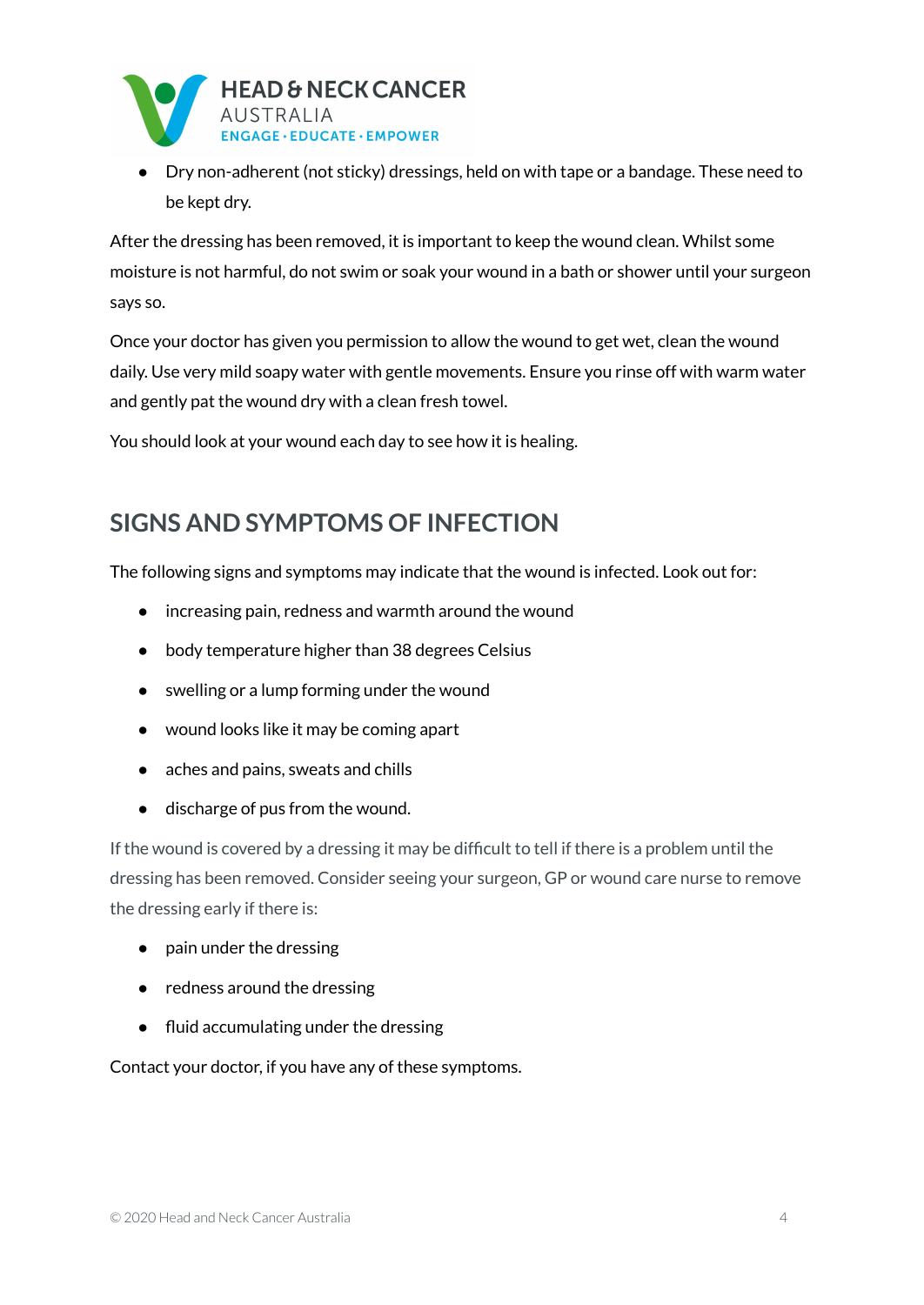

## <span id="page-4-0"></span>**MINIMISING THE APPEARANCE OF SCARS**

There are a variety of creams, gels and dressings that can be used to help reduce the visibility of the scar after surgery. Ask your surgeon for an option that is best suitable for your particular wound and skin type.

Your surgeon may recommend either of the following options depending on the type of scar:

- For a high risk of a thick (keloid) scar: Your surgeon may recommend a silicone strip dressing. Cut dressing to size, ensure your wound is covered all-day long, even when you are asleep. Clean the wound daily, (as above) and apply a new dressing. This may be required for several months; your surgeon will recommend if the wound needs to be covered for longer.
- For a moderate risk of a thick (keloid) scar: Your surgeon may recommend a silicone gel dressing. Apply a thin layer of gel to the full length of the wound three times per day (after shower/bath) for two months (do not rub in). A moisturiser such as Sorbolene or vitamin E can be gently and lightly massaged into the skin around the wound this may also help to reduce the swelling.
- For a low risk of a thick (keloid) scar: Your surgeon may recommend a moisturiser such as Sorbolene or vitamin E. Apply a thick layer of oil/cream to the full length of the wound three times per day (after shower/bath) for two months. Sorbolene or vitamin E can be massaged gently and lightly into the skin around the wound and may also help to reduce the swelling.

**Products that you may want to use to reduce scarring:** 

- **● Dermatix Gel**
- **● Bepanthen Scar Treatment**
- **● Bio Oil**
- **● Vitamin E Cream**
- **● Sorbolene Cream**
- **● Cica Care Gel Sheet**

These products can be purchased from most pharmacies. This is not an exhaustive list, speak to your surgeon or wound care nurse for advice.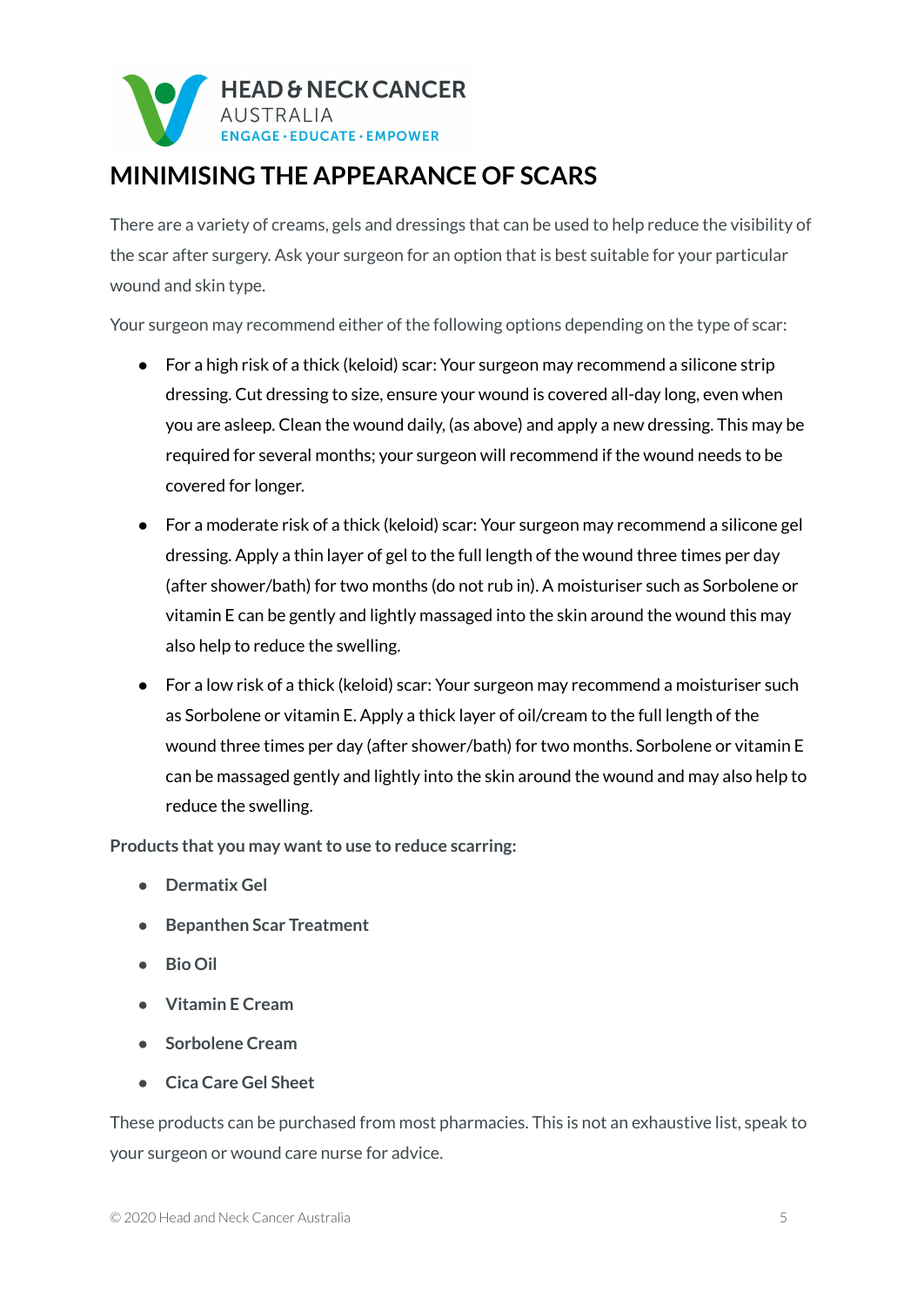

# <span id="page-5-0"></span>**GENERAL TIPS FOR IMPROVING WOUND HEALING AT HOME**

- Treatments such as chemotherapy and radiation therapy also impact the healing of your wound. Sutures may need to be left in place longer than usual. There is a higher chance of wound infection and wound separation.
- Clean your wound and make sure you apply a clean dressing regularly.
- Avoid using antiseptic creams, washes or sprays. These preparations may affect how the wound repairs itself.
- If you notice any signs of infection, or swelling speak to your doctor.
- Eating properly is important for wound healing as the body needs essential nutrients to ensure healing of the wound. For example, the body needs vitamin C to make collagen for wound repair. Fresh fruits and vegetables will also supply your body with nutrients essential to wound healing such as vitamin C, vitamin A, copper and zinc.
- Make sure you exercise regularly. Exercise increases blood flow, improves general health and speeds wound healing. Ask your doctor for suggestions on appropriate exercises.
- Avoid smoking, as it may interfere with the healing process.
- Only recommence pre-surgery medications as directed by your doctor; some of these may impact wound healing.

#### <span id="page-5-1"></span>**QUESTIONS TO ASK YOUR CANCER CARE TEAM**

- What are the signs and symptoms of infection?
- Who should I speak to if I suspect my wound is infected?
- Can you refer me to a health professional who would be able to help me with my diet and nutrition?
- Can you refer me to a health professional that would be able to help me with specialised exercises to help my neck and shoulders?